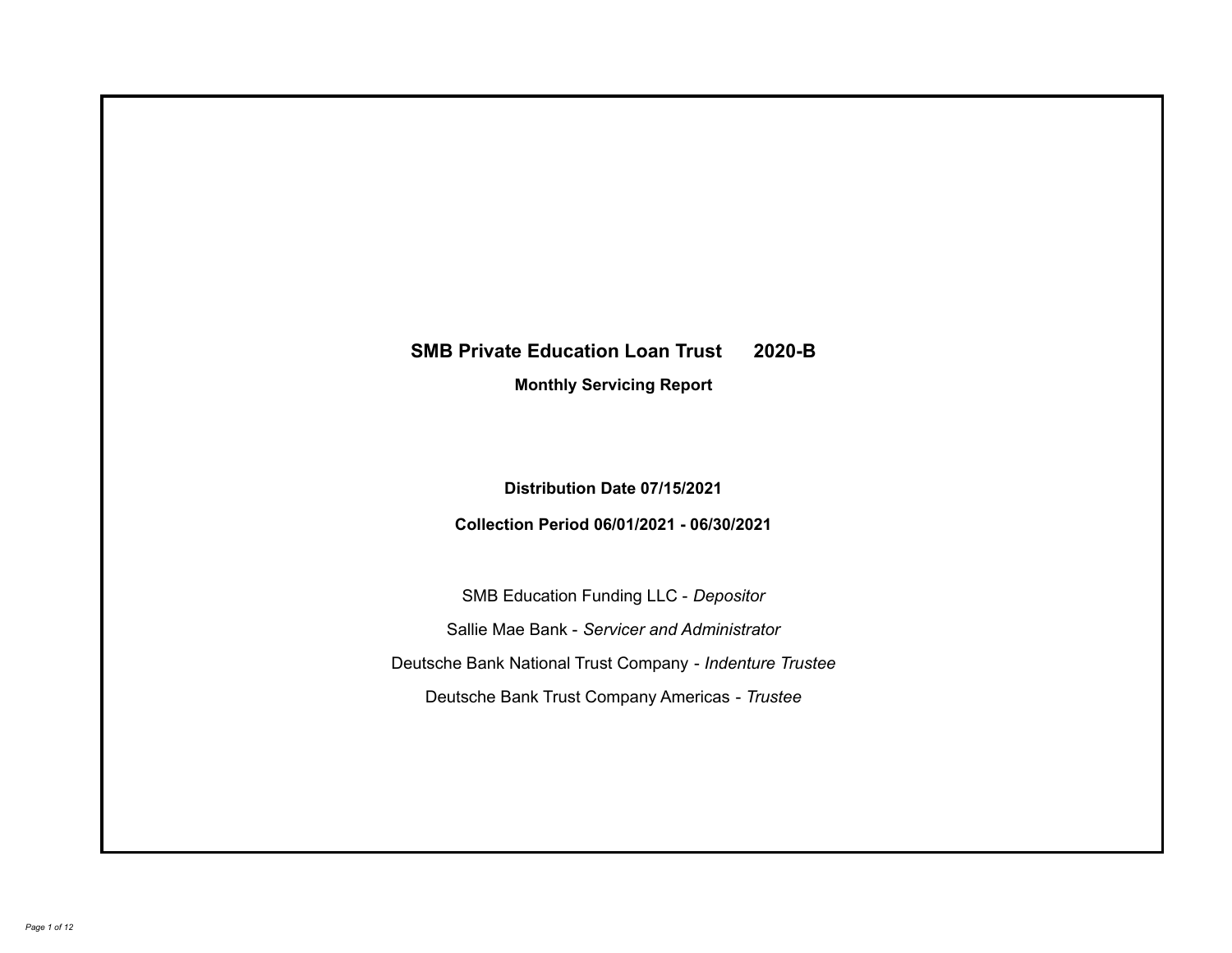A

| <b>Student Loan Portfolio Characteristics</b>                                                                             | <b>Settlement Date</b><br>08/12/2020 | 05/31/2021                                         | 06/30/2021                                         |
|---------------------------------------------------------------------------------------------------------------------------|--------------------------------------|----------------------------------------------------|----------------------------------------------------|
| <b>Principal Balance</b><br>Interest to be Capitalized Balance                                                            | \$734,844,784.09<br>52,295,956.84    | \$644,766,613.66<br>49,342,146.44                  | \$636,744,152.81<br>46,976,488.28                  |
| Pool Balance                                                                                                              | \$787,140,740.93                     | \$694,108,760.10                                   | \$683,720,641.09                                   |
| Weighted Average Coupon (WAC)<br>Weighted Average Remaining Term<br>Number of Loans<br>Number of Borrowers<br>Pool Factor | 8.62%<br>138.65<br>63,922<br>60,883  | 8.60%<br>136.72<br>57,027<br>54,376<br>0.881810233 | 8.60%<br>136.20<br>56,296<br>53,688<br>0.868612950 |
| Since Issued Total Constant Prepayment Rate (1)                                                                           |                                      | 12.37%                                             | 12.47%                                             |
|                                                                                                                           |                                      |                                                    |                                                    |

| <b>Debt Securities</b> | Cusip/Isin | 06/15/2021       | 07/15/2021       |
|------------------------|------------|------------------|------------------|
| A <sub>1</sub> A       | 78449XAA0  | \$470,313,987.56 | \$458,122,877.88 |
| A1B                    | 78449XAB8  | \$42,328,258.88  | \$41,231,059.01  |
|                        | 78449XAC6  | \$53,000,000.00  | \$53,000,000.00  |

| $\sim$<br>◡ | <b>Certificates</b> | Cusip/Isin | 06/15/2021   | 07/15/2021   |
|-------------|---------------------|------------|--------------|--------------|
|             | Residual            | 78449X102  | \$100,000.00 | \$100,000.00 |

| <b>Account Balances</b> | 06/15/2021     | 07/15/2021     |
|-------------------------|----------------|----------------|
| Reserve Account Balance | \$2,002,442.00 | \$2,002,442.00 |

| E. | <b>Asset / Liability</b>               | 06/15/2021       | 07/15/2021       |
|----|----------------------------------------|------------------|------------------|
|    | Overcollateralization Percentage       | 18.51%           | 19.21%           |
|    | Specified Overcollateralization Amount | \$173,527,190.03 | \$170,930,160.27 |
|    | Actual Overcollateralization Amount    | \$128,466,513.66 | \$131,366,704.20 |

(1) For additional information, see 'Since Issued CPR Methodology' found on page 10 of this report.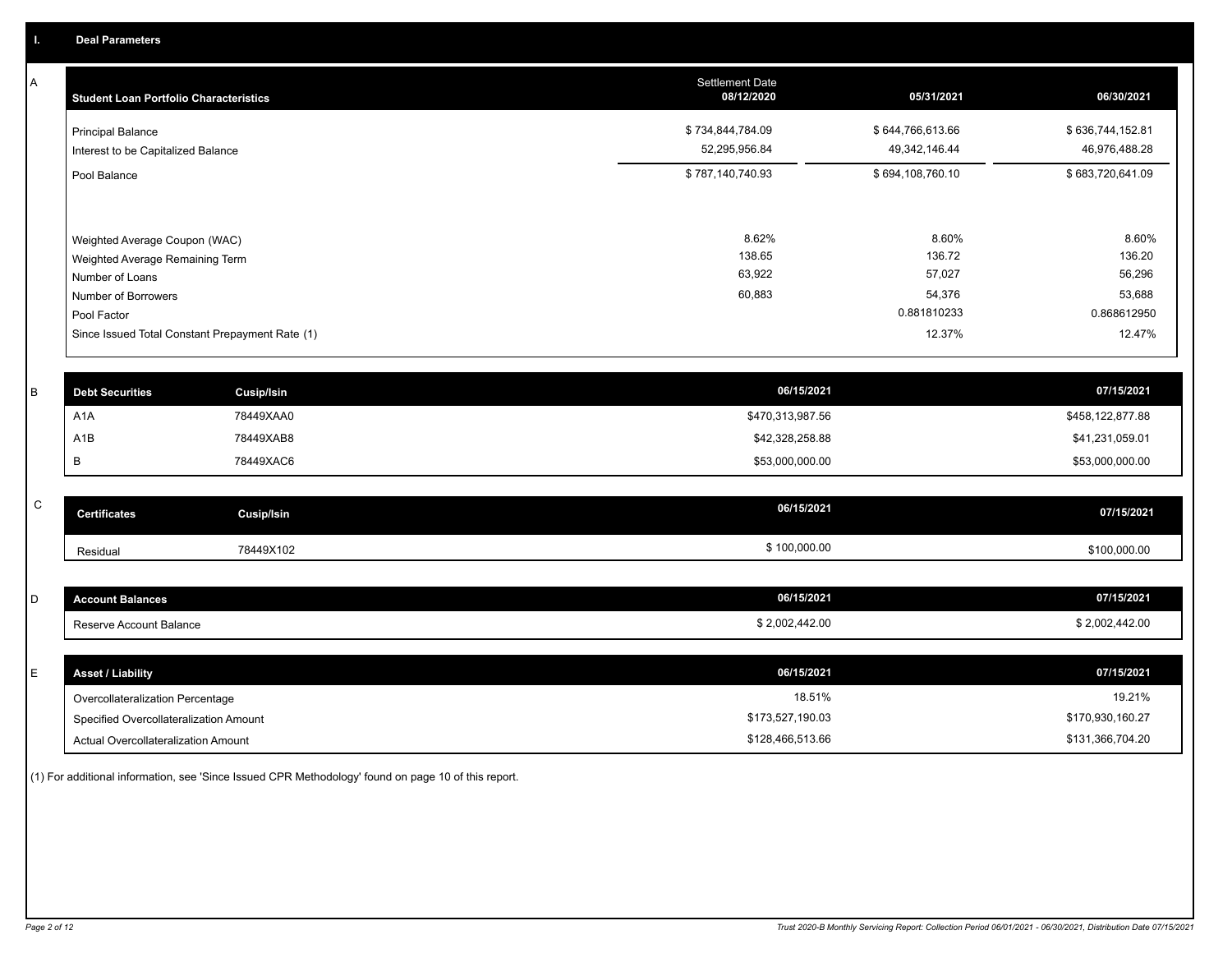| 10,915,345.99<br><b>Borrower Principal</b><br>0.00<br><b>Consolidation Activity Principal</b><br>0.00<br>Seller Principal Reimbursement<br>0.00<br>Servicer Principal Reimbursement<br>0.00<br>Delinquent Principal Purchases by Servicer<br>233,986.55<br><b>Other Principal Deposits</b><br>\$11,149,332.54<br><b>Total Principal Receipts</b><br>B<br><b>Student Loan Interest Receipts</b><br>3,179,417.36<br><b>Borrower Interest</b><br>0.00<br><b>Consolidation Activity Interest</b><br>0.00<br>Seller Interest Reimbursement<br>0.00<br>Servicer Interest Reimbursement<br>0.00<br>Delinquent Interest Purchases by Servicer<br>1,990.52<br>Other Interest Deposits<br>\$3,181,407.88<br><b>Total Interest Receipts</b><br>\$64,307.00<br>С<br><b>Recoveries on Realized Losses</b><br>\$298.72<br>D<br><b>Investment Income</b><br>\$0.00<br>E<br><b>Funds Borrowed from Next Collection Period</b><br>\$0.00<br>F<br><b>Funds Repaid from Prior Collection Period</b><br>\$0.00<br>G<br>Loan Sale or Purchase Proceeds<br>\$0.00<br>H<br><b>Initial Deposits to Distribution Account</b><br>\$0.00<br><b>Excess Transferred from Other Accounts</b><br>\$0.00<br><b>Borrower Benefit Reimbursements</b><br>J<br>\$0.00<br><b>Other Deposits</b><br>Κ<br>\$0.00<br><b>Other Fees Collected</b><br>Г<br>\$14,395,346.14<br>M<br><b>AVAILABLE FUNDS</b><br>\$3,126,871.69<br>N<br>Non-Cash Principal Activity During Collection Period<br>\$235,977.07<br>O<br>Aggregate Purchased Amounts by the Depositor, Servicer or Seller<br>\$0.00<br>Ρ<br>Aggregate Loan Substitutions | Α | <b>Student Loan Principal Receipts</b> |  |
|----------------------------------------------------------------------------------------------------------------------------------------------------------------------------------------------------------------------------------------------------------------------------------------------------------------------------------------------------------------------------------------------------------------------------------------------------------------------------------------------------------------------------------------------------------------------------------------------------------------------------------------------------------------------------------------------------------------------------------------------------------------------------------------------------------------------------------------------------------------------------------------------------------------------------------------------------------------------------------------------------------------------------------------------------------------------------------------------------------------------------------------------------------------------------------------------------------------------------------------------------------------------------------------------------------------------------------------------------------------------------------------------------------------------------------------------------------------------------------------------------------------------------------------------------------------------------------------|---|----------------------------------------|--|
|                                                                                                                                                                                                                                                                                                                                                                                                                                                                                                                                                                                                                                                                                                                                                                                                                                                                                                                                                                                                                                                                                                                                                                                                                                                                                                                                                                                                                                                                                                                                                                                        |   |                                        |  |
|                                                                                                                                                                                                                                                                                                                                                                                                                                                                                                                                                                                                                                                                                                                                                                                                                                                                                                                                                                                                                                                                                                                                                                                                                                                                                                                                                                                                                                                                                                                                                                                        |   |                                        |  |
|                                                                                                                                                                                                                                                                                                                                                                                                                                                                                                                                                                                                                                                                                                                                                                                                                                                                                                                                                                                                                                                                                                                                                                                                                                                                                                                                                                                                                                                                                                                                                                                        |   |                                        |  |
|                                                                                                                                                                                                                                                                                                                                                                                                                                                                                                                                                                                                                                                                                                                                                                                                                                                                                                                                                                                                                                                                                                                                                                                                                                                                                                                                                                                                                                                                                                                                                                                        |   |                                        |  |
|                                                                                                                                                                                                                                                                                                                                                                                                                                                                                                                                                                                                                                                                                                                                                                                                                                                                                                                                                                                                                                                                                                                                                                                                                                                                                                                                                                                                                                                                                                                                                                                        |   |                                        |  |
|                                                                                                                                                                                                                                                                                                                                                                                                                                                                                                                                                                                                                                                                                                                                                                                                                                                                                                                                                                                                                                                                                                                                                                                                                                                                                                                                                                                                                                                                                                                                                                                        |   |                                        |  |
|                                                                                                                                                                                                                                                                                                                                                                                                                                                                                                                                                                                                                                                                                                                                                                                                                                                                                                                                                                                                                                                                                                                                                                                                                                                                                                                                                                                                                                                                                                                                                                                        |   |                                        |  |
|                                                                                                                                                                                                                                                                                                                                                                                                                                                                                                                                                                                                                                                                                                                                                                                                                                                                                                                                                                                                                                                                                                                                                                                                                                                                                                                                                                                                                                                                                                                                                                                        |   |                                        |  |
|                                                                                                                                                                                                                                                                                                                                                                                                                                                                                                                                                                                                                                                                                                                                                                                                                                                                                                                                                                                                                                                                                                                                                                                                                                                                                                                                                                                                                                                                                                                                                                                        |   |                                        |  |
|                                                                                                                                                                                                                                                                                                                                                                                                                                                                                                                                                                                                                                                                                                                                                                                                                                                                                                                                                                                                                                                                                                                                                                                                                                                                                                                                                                                                                                                                                                                                                                                        |   |                                        |  |
|                                                                                                                                                                                                                                                                                                                                                                                                                                                                                                                                                                                                                                                                                                                                                                                                                                                                                                                                                                                                                                                                                                                                                                                                                                                                                                                                                                                                                                                                                                                                                                                        |   |                                        |  |
|                                                                                                                                                                                                                                                                                                                                                                                                                                                                                                                                                                                                                                                                                                                                                                                                                                                                                                                                                                                                                                                                                                                                                                                                                                                                                                                                                                                                                                                                                                                                                                                        |   |                                        |  |
|                                                                                                                                                                                                                                                                                                                                                                                                                                                                                                                                                                                                                                                                                                                                                                                                                                                                                                                                                                                                                                                                                                                                                                                                                                                                                                                                                                                                                                                                                                                                                                                        |   |                                        |  |
|                                                                                                                                                                                                                                                                                                                                                                                                                                                                                                                                                                                                                                                                                                                                                                                                                                                                                                                                                                                                                                                                                                                                                                                                                                                                                                                                                                                                                                                                                                                                                                                        |   |                                        |  |
|                                                                                                                                                                                                                                                                                                                                                                                                                                                                                                                                                                                                                                                                                                                                                                                                                                                                                                                                                                                                                                                                                                                                                                                                                                                                                                                                                                                                                                                                                                                                                                                        |   |                                        |  |
|                                                                                                                                                                                                                                                                                                                                                                                                                                                                                                                                                                                                                                                                                                                                                                                                                                                                                                                                                                                                                                                                                                                                                                                                                                                                                                                                                                                                                                                                                                                                                                                        |   |                                        |  |
|                                                                                                                                                                                                                                                                                                                                                                                                                                                                                                                                                                                                                                                                                                                                                                                                                                                                                                                                                                                                                                                                                                                                                                                                                                                                                                                                                                                                                                                                                                                                                                                        |   |                                        |  |
|                                                                                                                                                                                                                                                                                                                                                                                                                                                                                                                                                                                                                                                                                                                                                                                                                                                                                                                                                                                                                                                                                                                                                                                                                                                                                                                                                                                                                                                                                                                                                                                        |   |                                        |  |
|                                                                                                                                                                                                                                                                                                                                                                                                                                                                                                                                                                                                                                                                                                                                                                                                                                                                                                                                                                                                                                                                                                                                                                                                                                                                                                                                                                                                                                                                                                                                                                                        |   |                                        |  |
|                                                                                                                                                                                                                                                                                                                                                                                                                                                                                                                                                                                                                                                                                                                                                                                                                                                                                                                                                                                                                                                                                                                                                                                                                                                                                                                                                                                                                                                                                                                                                                                        |   |                                        |  |
|                                                                                                                                                                                                                                                                                                                                                                                                                                                                                                                                                                                                                                                                                                                                                                                                                                                                                                                                                                                                                                                                                                                                                                                                                                                                                                                                                                                                                                                                                                                                                                                        |   |                                        |  |
|                                                                                                                                                                                                                                                                                                                                                                                                                                                                                                                                                                                                                                                                                                                                                                                                                                                                                                                                                                                                                                                                                                                                                                                                                                                                                                                                                                                                                                                                                                                                                                                        |   |                                        |  |
|                                                                                                                                                                                                                                                                                                                                                                                                                                                                                                                                                                                                                                                                                                                                                                                                                                                                                                                                                                                                                                                                                                                                                                                                                                                                                                                                                                                                                                                                                                                                                                                        |   |                                        |  |
|                                                                                                                                                                                                                                                                                                                                                                                                                                                                                                                                                                                                                                                                                                                                                                                                                                                                                                                                                                                                                                                                                                                                                                                                                                                                                                                                                                                                                                                                                                                                                                                        |   |                                        |  |
|                                                                                                                                                                                                                                                                                                                                                                                                                                                                                                                                                                                                                                                                                                                                                                                                                                                                                                                                                                                                                                                                                                                                                                                                                                                                                                                                                                                                                                                                                                                                                                                        |   |                                        |  |
|                                                                                                                                                                                                                                                                                                                                                                                                                                                                                                                                                                                                                                                                                                                                                                                                                                                                                                                                                                                                                                                                                                                                                                                                                                                                                                                                                                                                                                                                                                                                                                                        |   |                                        |  |
|                                                                                                                                                                                                                                                                                                                                                                                                                                                                                                                                                                                                                                                                                                                                                                                                                                                                                                                                                                                                                                                                                                                                                                                                                                                                                                                                                                                                                                                                                                                                                                                        |   |                                        |  |
|                                                                                                                                                                                                                                                                                                                                                                                                                                                                                                                                                                                                                                                                                                                                                                                                                                                                                                                                                                                                                                                                                                                                                                                                                                                                                                                                                                                                                                                                                                                                                                                        |   |                                        |  |
|                                                                                                                                                                                                                                                                                                                                                                                                                                                                                                                                                                                                                                                                                                                                                                                                                                                                                                                                                                                                                                                                                                                                                                                                                                                                                                                                                                                                                                                                                                                                                                                        |   |                                        |  |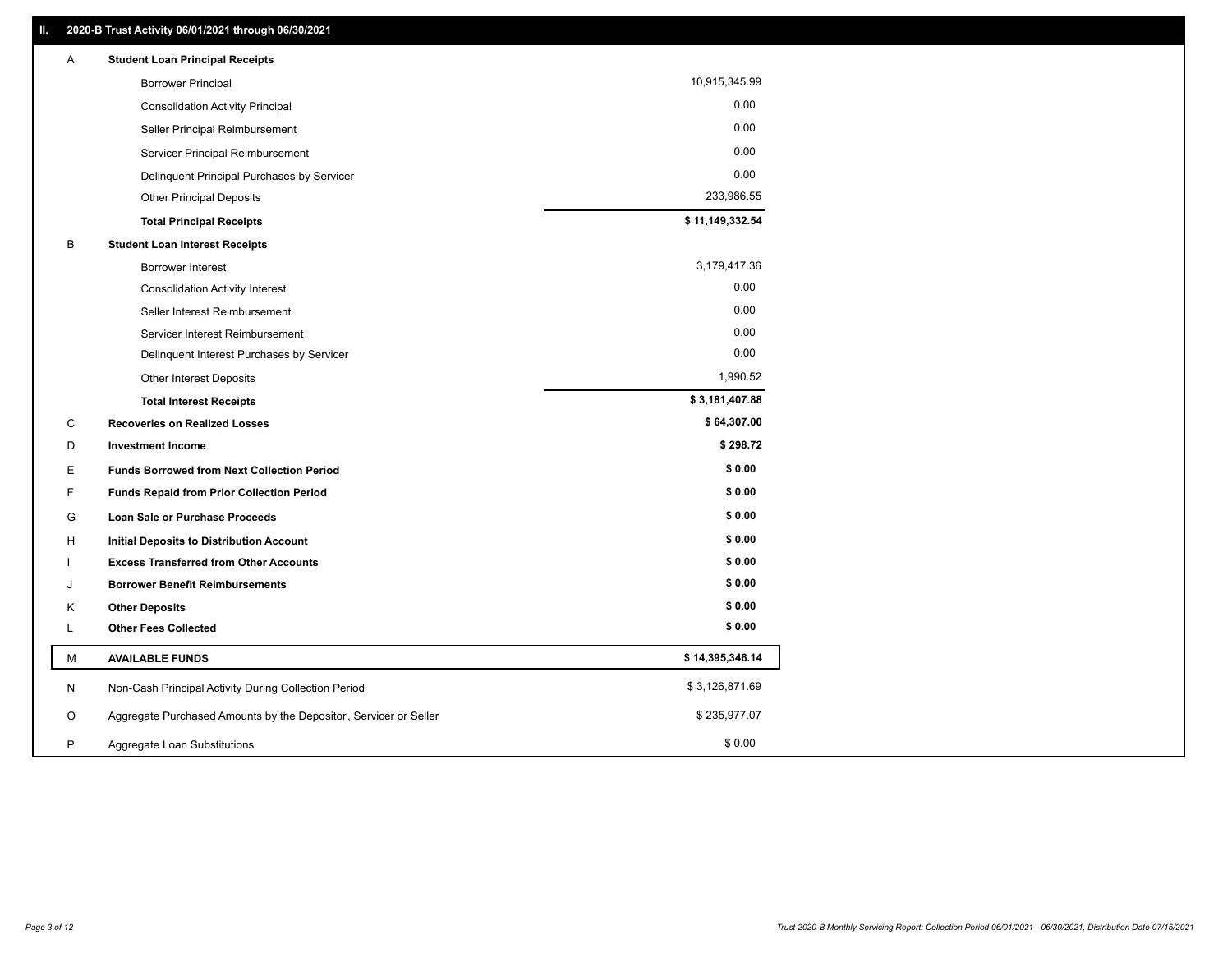|                   |                       |                          |         |                                                           | <b>Loans by Repayment Status</b> |                            |                          |         |                                                           |                |                            |
|-------------------|-----------------------|--------------------------|---------|-----------------------------------------------------------|----------------------------------|----------------------------|--------------------------|---------|-----------------------------------------------------------|----------------|----------------------------|
|                   |                       |                          |         | 06/30/2021                                                |                                  |                            |                          |         | 05/31/2021                                                |                |                            |
|                   |                       | <b>Wtd Avg</b><br>Coupon | # Loans | Principal and<br><b>Interest Accrued</b><br>to Capitalize | % of Principal                   | % of Loans in<br>Repay (1) | <b>Wtd Avg</b><br>Coupon | # Loans | Principal and<br><b>Interest Accrued</b><br>to Capitalize | % of Principal | % of Loans in<br>Repay (1) |
| INTERIM:          | IN SCHOOL             | 9.82%                    | 5,683   | \$77,388,321.58                                           | 11.319%                          | $-$ %                      | 9.82%                    | 6,877   | \$93,474,805.76                                           | 13.467%        | $-$ %                      |
|                   | GRACE                 | 9.79%                    | 3,293   | \$45,456,949.33                                           | 6.648%                           | $-$ %                      | 9.74%                    | 2,892   | \$38,879,483.98                                           | 5.601%         | $-$ %                      |
|                   | <b>DEFERMENT</b>      | 9.14%                    | 2,924   | \$38,683,008.57                                           | 5.658%                           | $-$ %                      | 9.08%                    | 2,993   | \$39,688,118.36                                           | 5.718%         | $-$ %                      |
| <b>REPAYMENT:</b> | <b>CURRENT</b>        | 8.24%                    | 42,451  | \$493,587,398.73                                          | 72.191%                          | 94.522%                    | 8.22%                    | 42,402  | \$493,562,268.22                                          | 71.107%        | 94.540%                    |
|                   | 31-60 DAYS DELINQUENT | 9.14%                    | 466     | \$6,612,814.10                                            | 0.967%                           | 1.266%                     | 8.87%                    | 433     | \$6,126,257.53                                            | 0.883%         | 1.173%                     |
|                   | 61-90 DAYS DELINQUENT | 8.78%                    | 216     | \$3,169,856.23                                            | 0.464%                           | 0.607%                     | 9.39%                    | 208     | \$3,352,065.59                                            | 0.483%         | 0.642%                     |
|                   | > 90 DAYS DELINQUENT  | 9.11%                    | 152     | \$2,473,181.40                                            | 0.362%                           | 0.474%                     | 8.76%                    | 142     | \$2,257,300.88                                            | 0.325%         | 0.432%                     |
|                   | <b>FORBEARANCE</b>    | 8.95%                    | 1,111   | \$16,349,111.15                                           | 2.391%                           | 3.131%                     | 8.81%                    | 1,080   | \$16,768,459.78                                           | 2.416%         | 3.212%                     |
| <b>TOTAL</b>      |                       |                          | 56,296  | \$683,720,641.09                                          | 100.00%                          | 100.00%                    |                          | 57,027  | \$694,108,760.10                                          | 100.00%        | 100.00%                    |

Percentages may not total 100% due to rounding \*

1 Loans classified in "Repayment" include any loan for which interim interest only, \$25 fixed payments or full principal and interest payments are due.

|                |                                                                                                                              |                          |         |                                                                  | <b>Loans by Borrower Status</b> |                                |                          |         |                                                                  |                |                                |
|----------------|------------------------------------------------------------------------------------------------------------------------------|--------------------------|---------|------------------------------------------------------------------|---------------------------------|--------------------------------|--------------------------|---------|------------------------------------------------------------------|----------------|--------------------------------|
|                |                                                                                                                              |                          |         | 06/30/2021                                                       |                                 |                                |                          |         | 05/31/2021                                                       |                |                                |
|                |                                                                                                                              | <b>Wtd Avg</b><br>Coupon | # Loans | <b>Principal and</b><br><b>Interest Accrued</b><br>to Capitalize | % of Principal                  | % of Loans in<br>P&I Repay (2) | <b>Wtd Avg</b><br>Coupon | # Loans | <b>Principal and</b><br><b>Interest Accrued</b><br>to Capitalize | % of Principal | % of Loans in<br>P&I Repay (2) |
| INTERIM:       | IN SCHOOL                                                                                                                    | 9.31%                    | 11,179  | \$152,553,612.05                                                 | 22.312%                         | $-$ %                          | 9.28%                    | 13,684  | \$188,483,237.39                                                 | 27.155%        | $-$ %                          |
|                | <b>GRACE</b>                                                                                                                 | 9.21%                    | 6,516   | \$92,186,365.95                                                  | 13.483%                         | $-$ %                          | 9.23%                    | 5,510   | \$74,560,066.43                                                  | 10.742%        | $-$ %                          |
|                | <b>DEFERMENT</b>                                                                                                             | 8.69%                    | 5,260   | \$67,870,495.69                                                  | 9.927%                          | $-$ %                          | 8.64%                    | 5,395   | \$69,796,314.37                                                  | 10.056%        | $-$ %                          |
| P&I REPAYMENT: | <b>CURRENT</b>                                                                                                               | 8.07%                    | 31,498  | \$343,692,847.55                                                 | 50.268%                         | 92.612%                        | 8.04%                    | 30,637  | \$333,528,397.69                                                 | 48.051%        | 92.321%                        |
|                | 31-60 DAYS DELINQUENT                                                                                                        | 9.15%                    | 411     | \$5,994,860.78                                                   | 0.877%                          | 1.615%                         | 8.87%                    | 387     | \$5,597,842.54                                                   | 0.806%         | 1.549%                         |
|                | 61-90 DAYS DELINQUENT                                                                                                        | 8.71%                    | 196     | \$2,941,776.24                                                   | 0.430%                          | 0.793%                         | 9.35%                    | 195     | \$3,139,185.05                                                   | 0.452%         | 0.869%                         |
|                | > 90 DAYS DELINQUENT                                                                                                         | 9.09%                    | 147     | \$2,410,892.51                                                   | 0.353%                          | 0.650%                         | 8.77%                    | 139     | \$2,235,256.85                                                   | 0.322%         | 0.619%                         |
|                | FORBEARANCE                                                                                                                  | 8.95%                    | 1,089   | \$16,069,790.32                                                  | 2.350%                          | 4.330%                         | 8.81%                    | 1,080   | \$16,768,459.78                                                  | 2.416%         | 4.642%                         |
| <b>TOTAL</b>   | Percentages may not total 100% due to rounding                                                                               |                          | 56,296  | \$683,720,641.09                                                 | 100.00%                         | 100.00%                        |                          | 57,027  | \$694,108,760.10                                                 | 100.00%        | 100.00%                        |
|                | 2 Loans classified in "P&I Repayment" includes only those loans for which scheduled principal and interest payments are due. |                          |         |                                                                  |                                 |                                |                          |         |                                                                  |                |                                |

To conform with company standard reporting these sections now include Principal and Interest Accrued to Capitalize .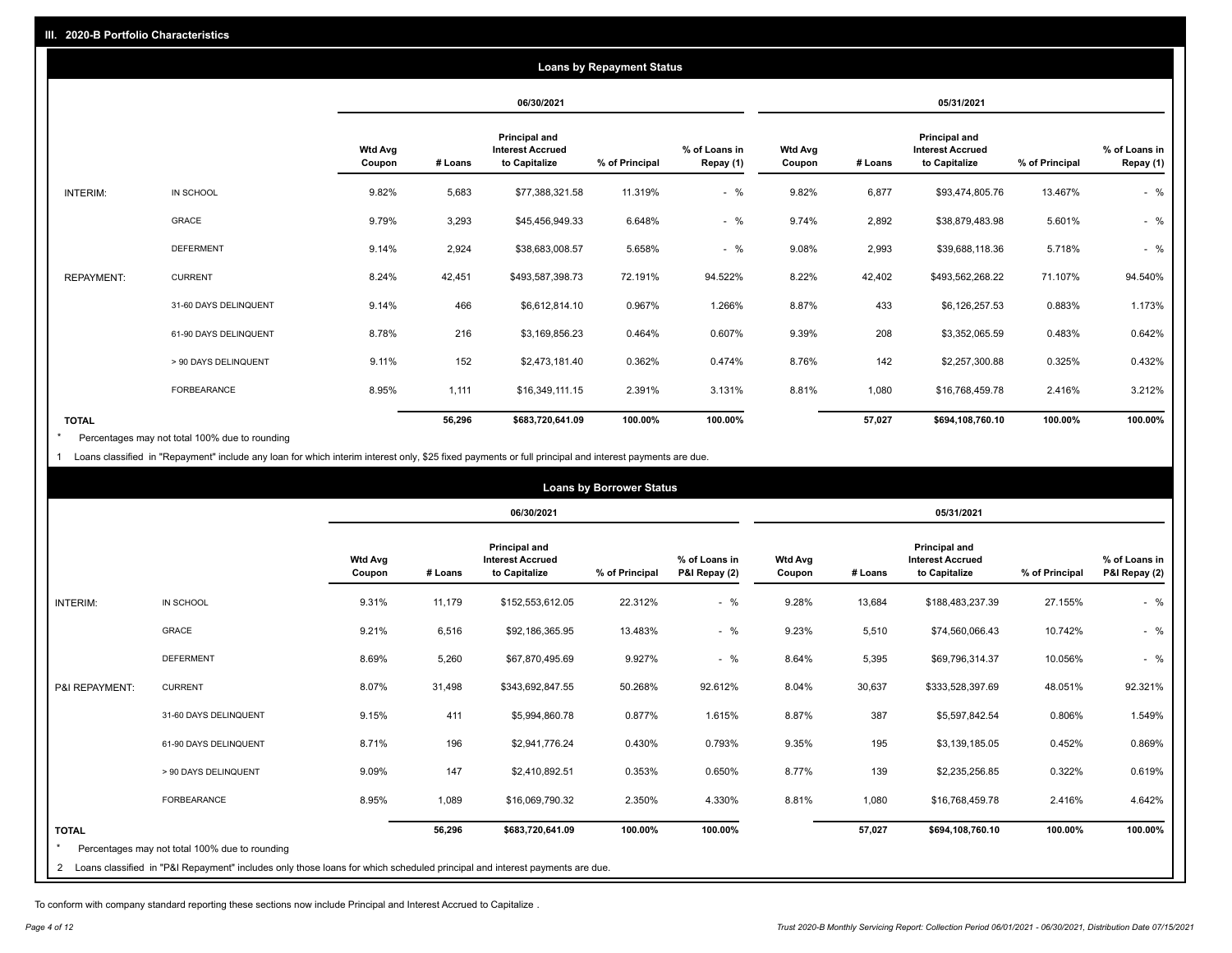|                                                                                                  | 6/30/2021        | 5/31/2021        |
|--------------------------------------------------------------------------------------------------|------------------|------------------|
| Pool Balance                                                                                     | \$683,720,641.09 | \$694,108,760.10 |
| Total # Loans                                                                                    | 56,296           | 57,027           |
| Total # Borrowers                                                                                | 53,688           | 54,376           |
| Weighted Average Coupon                                                                          | 8.60%            | 8.60%            |
| Weighted Average Remaining Term                                                                  | 136.20           | 136.72           |
| Percent of Pool - Cosigned                                                                       | 92.2%            | 92.2%            |
| Percent of Pool - Non Cosigned                                                                   | 7.8%             | 7.8%             |
| Borrower Interest Accrued for Period                                                             | \$4,475,751.37   | \$4,684,752.62   |
| Outstanding Borrower Interest Accrued                                                            | \$51,289,539.45  | \$53,777,299.11  |
| Gross Principal Realized Loss - Periodic *                                                       | \$601,024.56     | \$492,726.65     |
| Gross Principal Realized Loss - Cumulative *                                                     | \$5,448,610.18   | \$4,847,585.62   |
| Recoveries on Realized Losses - Periodic                                                         | \$64,307.00      | \$44,150.52      |
| Recoveries on Realized Losses - Cumulative                                                       | \$471,010.28     | \$406,703.28     |
| Net Losses - Periodic                                                                            | \$536,717.56     | \$448,576.13     |
| Net Losses - Cumulative                                                                          | \$4,977,599.90   | \$4,440,882.34   |
| Non-Cash Principal Activity - Capitalized Interest                                               | \$3,728,828.29   | \$1,024,648.34   |
| Since Issued Total Constant Prepayment Rate (CPR) (1)                                            | 12.47%           | 12.37%           |
| <b>Loan Substitutions</b>                                                                        | \$0.00           | \$0.00           |
| <b>Cumulative Loan Substitutions</b>                                                             | \$0.00           | \$0.00           |
| <b>Unpaid Servicing Fees</b>                                                                     | \$0.00           | \$0.00           |
| <b>Unpaid Administration Fees</b>                                                                | \$0.00           | \$0.00           |
| <b>Unpaid Carryover Servicing Fees</b>                                                           | \$435,892.90     | \$435,892.90     |
| Note Interest Shortfall                                                                          | \$0.00           | \$0.00           |
| Loans in Modification                                                                            | \$25,422,131.70  | \$25,845,195.58  |
| % of Loans in Modification as a % of Loans in Repayment (P&I)                                    | 7.16%            | 7.50%            |
| % Annualized Gross Principal Realized Loss - Periodic as a %<br>of Loans in Repayment (P&I) * 12 | 2.03%            | 1.72%            |
| % Gross Principal Realized Loss - Cumulative as a % of                                           |                  |                  |
| <b>Original Pool Balance</b>                                                                     | 0.69%            | 0.62%            |

\* In accordance with the Servicer's current policies and procedures, after September 1, 2017 loans subject to bankruptcy claims generally will not be reported as a charged- off unless and until they are delinquent for 120

(1) For additional information, see 'Since Issued CPR Methodology' found on page 10 of this report.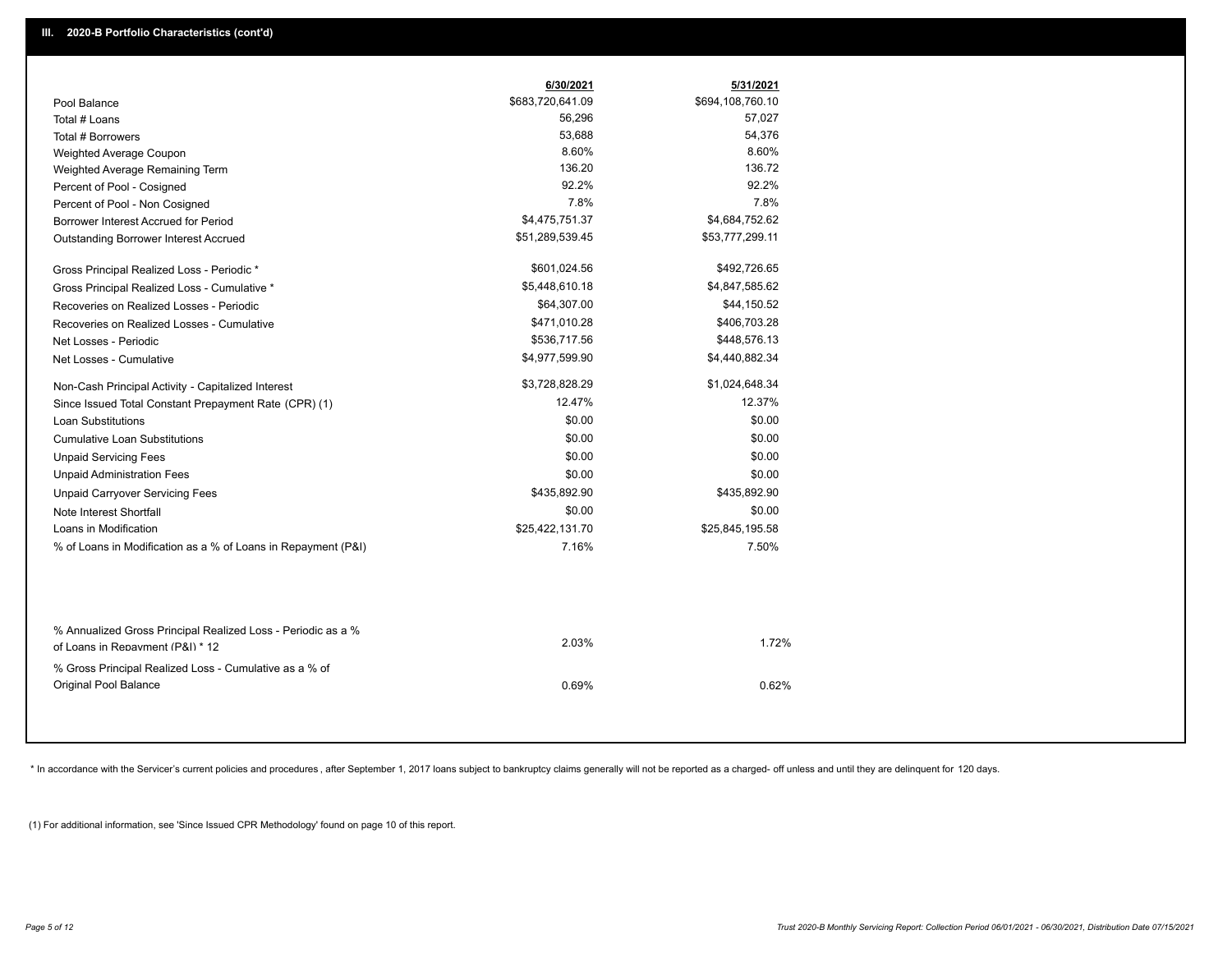#### **Loan Program**  A

|                                    | Weighted<br>Average | # LOANS  | <b>\$ AMOUNT</b> | $%$ *     |
|------------------------------------|---------------------|----------|------------------|-----------|
| - Smart Option Interest-Only Loans | 7.36%               | 13,682   | \$125,188,105.22 | 18.310%   |
| - Smart Option Fixed Pay Loans     | 8.61%               | 13,924   | \$211,079,114.23 | 30.872%   |
| - Smart Option Deferred Loans      | 9.04%               | 28,690   | \$347,453,421.64 | 50.818%   |
| - Other Loan Programs              | $0.00\%$            | $\Omega$ | \$0.00           | $0.000\%$ |
| <b>Total</b>                       | 8.60%               | 56,296   | \$683,720,641.09 | 100.000%  |

\* Percentages may not total 100% due to rounding

B

C

**Index Type**

|                       | Weighted<br>Average | # LOANS | <b>\$ AMOUNT</b> | $%$ *    |
|-----------------------|---------------------|---------|------------------|----------|
| - Fixed Rate Loans    | 9.54%               | 26,287  | \$331,544,639.76 | 48.491%  |
| - LIBOR Indexed Loans | 7.72%               | 30,009  | \$352,176,001.33 | 51.509%  |
| - Other Index Rates   | 0.00%               |         | \$0.00           | 0.000%   |
| <b>Total</b>          | 8.60%               | 56,296  | \$683,720,641.09 | 100.000% |

\* Percentages may not total 100% due to rounding

## **Weighted Average Recent FICO**

| 2,701<br>3,037 | \$32,298,990.33<br>\$36,197,330.23 | 4.724%    |
|----------------|------------------------------------|-----------|
|                |                                    |           |
|                |                                    | 5.294%    |
| 6,237          | \$77,650,891.52                    | 11.357%   |
| 12,708         | \$158,031,035.36                   | 23.113%   |
| 31,610         | \$379,511,487.38                   | 55.507%   |
| 3              | \$30,906.27                        | $0.005\%$ |
| 56,296         | \$683,720,641.09                   | 100.000%  |
|                |                                    |           |

To conform with company standard reporting these sections now include Princial and Interest Accrued to Capitalize .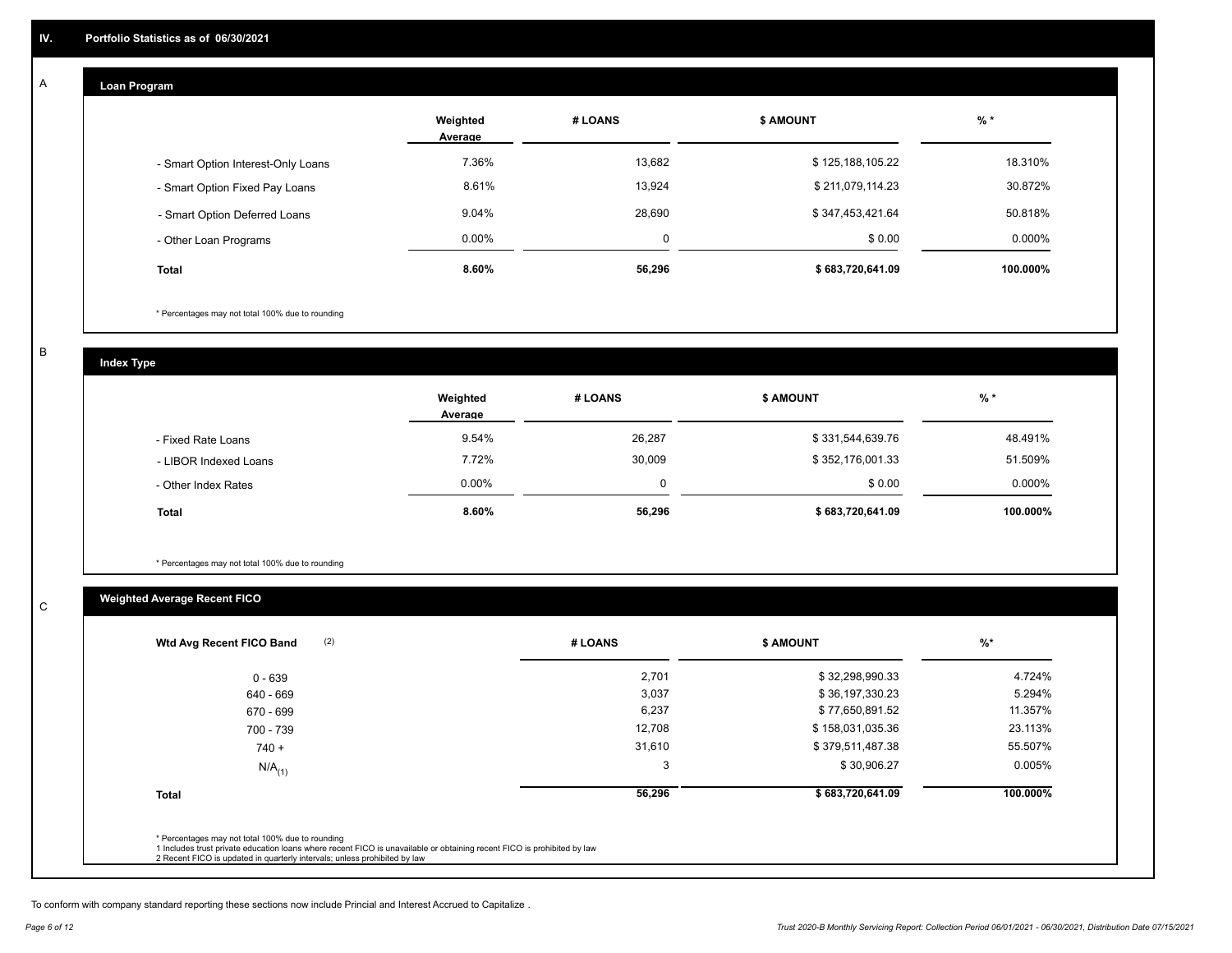| V. |       | 2020-B Reserve Account and Principal Distribution Calculations                       |                  |  |
|----|-------|--------------------------------------------------------------------------------------|------------------|--|
| Α. |       | <b>Reserve Account</b>                                                               |                  |  |
|    |       | Specified Reserve Account Balance                                                    | \$2,002,442.00   |  |
|    |       | <b>Actual Reserve Account Balance</b>                                                | \$2,002,442.00   |  |
| В. |       | <b>Principal Distribution Amount</b>                                                 |                  |  |
|    | i.    | Class A Notes Outstanding                                                            | \$512,642,246.44 |  |
|    | ii.   | Pool Balance                                                                         | \$683,720,641.09 |  |
|    | iii.  | First Priority Principal Distribution Amount (i - ii)                                | \$0.00           |  |
|    | iv.   | Class A and B Notes Outstanding                                                      | \$565,642,246.44 |  |
|    | ν.    | First Priority Principal Distribution Amount                                         | \$0.00           |  |
|    | vi.   | Pool Balance                                                                         | \$683,720,641.09 |  |
|    | vii.  | Specified Overcollateralization Amount                                               | \$170,930,160.27 |  |
|    | viii. | Regular Principal Distribution Amount (if (iv > 0, (iv - v) - (vi - vii))            | \$52,851,765.62  |  |
|    | ix.   | Pool Balance                                                                         | \$683,720,641.09 |  |
|    | х.    | 10% of Initial Pool Balance                                                          | \$78,714,074.09  |  |
|    | xi.   | First Priority Principal Distribution Amount                                         | \$0.00           |  |
|    | xii.  | Regular Principal Distribution Amount                                                | \$52,851,765.62  |  |
|    | xiii. | Available Funds (after payment of waterfall items A through I)                       | \$0.00           |  |
|    |       | xiv. Additional Principal Distribution Amount (if(vi <= x,min(xiii, vi - xi - xii))) | \$0.00           |  |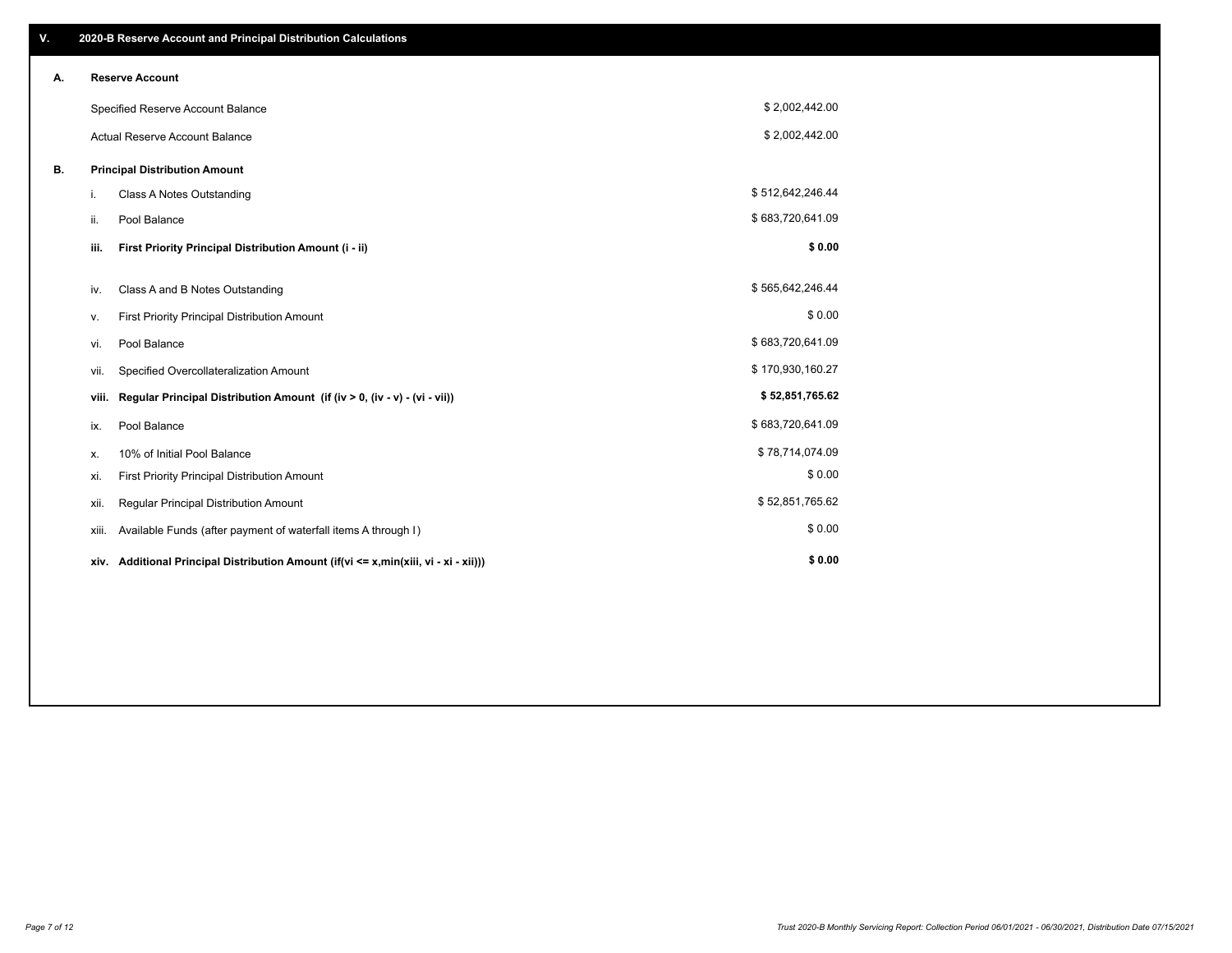|    |                                                         | Paid            | <b>Funds Balance</b> |
|----|---------------------------------------------------------|-----------------|----------------------|
|    | <b>Total Available Funds</b>                            |                 | \$14,395,346.14      |
| A  | <b>Trustee Fees</b>                                     | \$0.00          | \$14,395,346.14      |
| В  | <b>Servicing Fees</b>                                   | \$429,844.41    | \$13,965,501.73      |
| C  | i. Administration Fees                                  | \$8,333.00      | \$13,957,168.73      |
|    | ii. Unreimbursed Administrator Advances plus any Unpaid | \$0.00          | \$13,957,168.73      |
| D  | Class A Noteholders Interest Distribution Amount        | \$546,959.18    | \$13,410,209.55      |
| Е  | First Priority Principal Payment                        | \$0.00          | \$13,410,209.55      |
| F. | Class B Noteholders Interest Distribution Amount        | \$121,900.00    | \$13,288,309.55      |
| G  | <b>Reinstatement Reserve Account</b>                    | \$0.00          | \$13,288,309.55      |
| H  | Regular Principal Distribution                          | \$13,288,309.55 | \$0.00               |
|    | <b>Carryover Servicing Fees</b>                         | \$0.00          | \$0.00               |
| J  | Additional Principal Distribution Amount                | \$0.00          | \$0.00               |
| Κ  | Unpaid Expenses of Trustee                              | \$0.00          | \$0.00               |
| L. | Unpaid Expenses of Administrator                        | \$0.00          | \$0.00               |
| М  | Remaining Funds to the Residual Certificateholders      | \$0.00          | \$0.00               |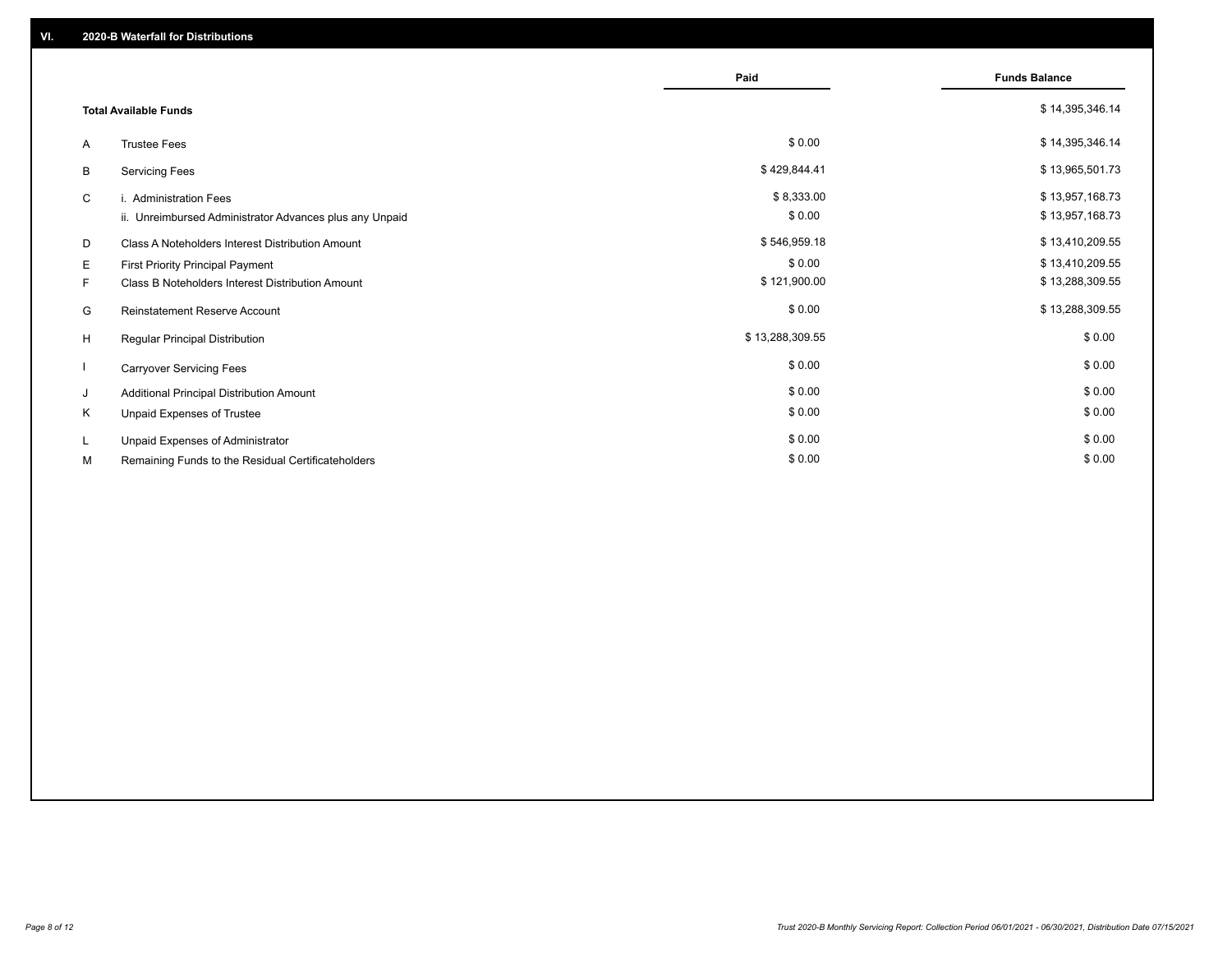| <b>Distribution Amounts</b>                                |                         |                         |                         |
|------------------------------------------------------------|-------------------------|-------------------------|-------------------------|
|                                                            | A <sub>1</sub> A        | A <sub>1</sub> B        | в                       |
| Cusip/Isin                                                 | 78449XAA0               | 78449XAB8               | 78449XAC6               |
| <b>Beginning Balance</b>                                   | \$470,313,987.56        | \$42,328,258.88         | \$53,000,000.00         |
| Index                                                      | <b>FIXED</b>            | <b>LIBOR</b>            | <b>FIXED</b>            |
| Spread/Fixed Rate                                          | 1.29%                   | 1.10%                   | 2.76%                   |
| Record Date (Days Prior to Distribution)                   | 1 NEW YORK BUSINESS DAY | 1 NEW YORK BUSINESS DAY | 1 NEW YORK BUSINESS DAY |
| <b>Accrual Period Begin</b>                                | 6/15/2021               | 6/15/2021               | 6/15/2021               |
| <b>Accrual Period End</b>                                  | 7/15/2021               | 7/15/2021               | 7/15/2021               |
| <b>Daycount Fraction</b>                                   | 0.08333333              | 0.08333333              | 0.08333333              |
| Interest Rate*                                             | 1.29000%                | 1.17288%                | 2.76000%                |
| <b>Accrued Interest Factor</b>                             | 0.001075000             | 0.000977400             | 0.002300000             |
| <b>Current Interest Due</b>                                | \$505,587.54            | \$41,371.64             | \$121,900.00            |
| Interest Shortfall from Prior Period Plus Accrued Interest | $\mathsf{\$}$ -         | $\mathsf{\$}$ -         | $\mathsf{\$}$ -         |
| <b>Total Interest Due</b>                                  | \$505,587.54            | \$41,371.64             | \$121,900.00            |
| <b>Interest Paid</b>                                       | \$505,587.54            | \$41,371.64             | \$121,900.00            |
| <b>Interest Shortfall</b>                                  | $\frac{1}{2}$           | $\mathsf{\$}$ -         | $$ -$                   |
| <b>Principal Paid</b>                                      | \$12,191,109.68         | \$1,097,199.87          | $$ -$                   |
| <b>Ending Principal Balance</b>                            | \$458,122,877.88        | \$41,231,059.01         | \$53,000,000.00         |
| Paydown Factor                                             | 0.020318516             | 0.020318516             | 0.000000000             |
| <b>Ending Balance Factor</b>                               | 0.763538130             | 0.763538130             | 1.000000000             |

\* Pay rates for Current Distribution. For the interest rates applicable to the next distribution date, please see https://www.salliemae.com/about/investors/data/SMBabrate.txt.

**VII. 2020-B Distributions**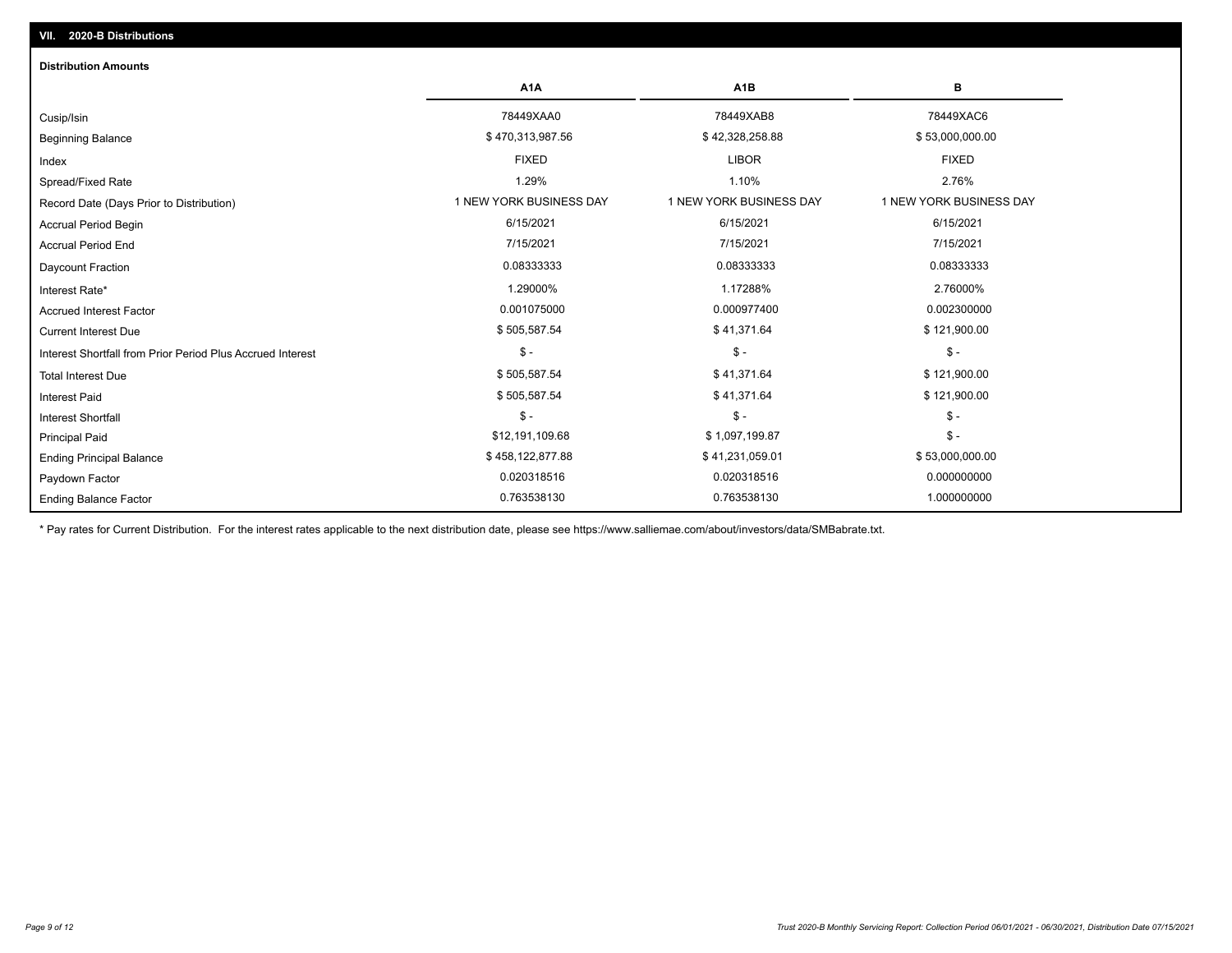#### **Since Issued Total CPR**

$$
\text{total CPR} = 1 - \left(\frac{APB}{PPB}\right)^{\left(\frac{12}{MSC}\right)}
$$

APB = Actual period-end Pool Balance PPB = Projected period-end Pool Balance assuming no prepayments and no defaults Pool Balance = Sum(Principal Balance + Interest Accrued to Capitalize Balance) MSC = Months Since Cut-Off

 $\mathsf{I}$ J λ

#### **Since-Issued Total Constant Prepayment Rate (CPR)**

Since-Issued Total CPR measures prepayments, both voluntary and involuntary, for a trust student loan pool over the life of a transaction. For each trust distribution, the actual month-end pool balance is compared against a month-end pool balance originally projected at issuance assuming no prepayments and defaults. For purposes of Since- Issued Total CPR calculations, projected period end pool balance assumes in-school status loans have up to a six month grace period before moving to repayment, grace status loans remain in grace status until their status end date and then to move to full principal and interest repayment, loans subject to interim interest or fixed payments during their in-school and grace period continue paying interim interest or fixed payments until full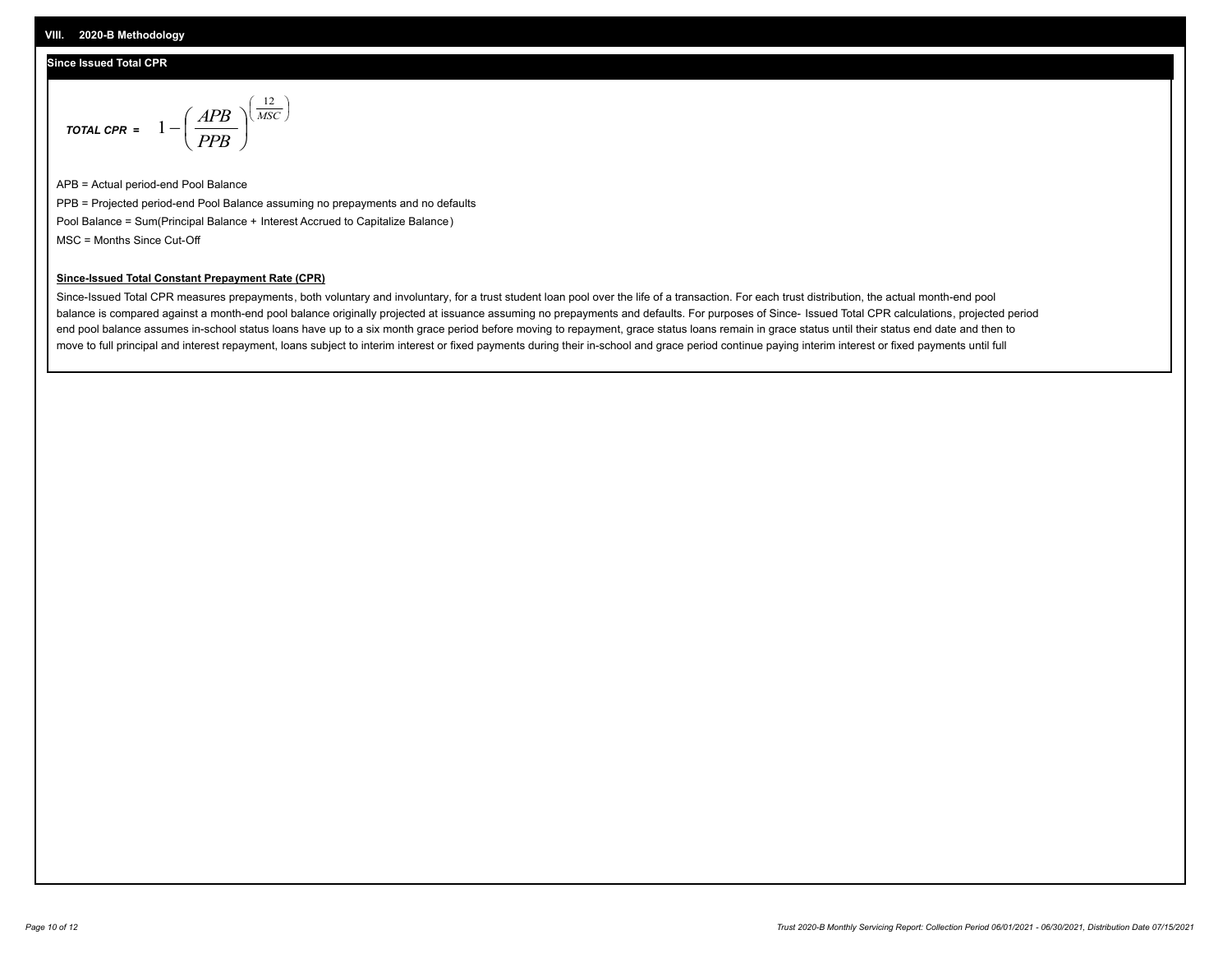### **EU RISK RETENTION**

As of the date of this report, Sallie Mae Bank confirms that (i) it retains, through its ownership of the Depositor (its wholly-owned subsidiary), a material net economic interest of not less than 5% of the aggregate principal balance of the Trust Student Loans in accordance with the EU Retention Rules ; (ii) the retained interest is held via ownership of the R Certificate; and (iii) the retained interest is not subject to any credit risk mitigation, any short position or any other credit risk hedge and has not been sold except as permitted by the EU Retention Rules.